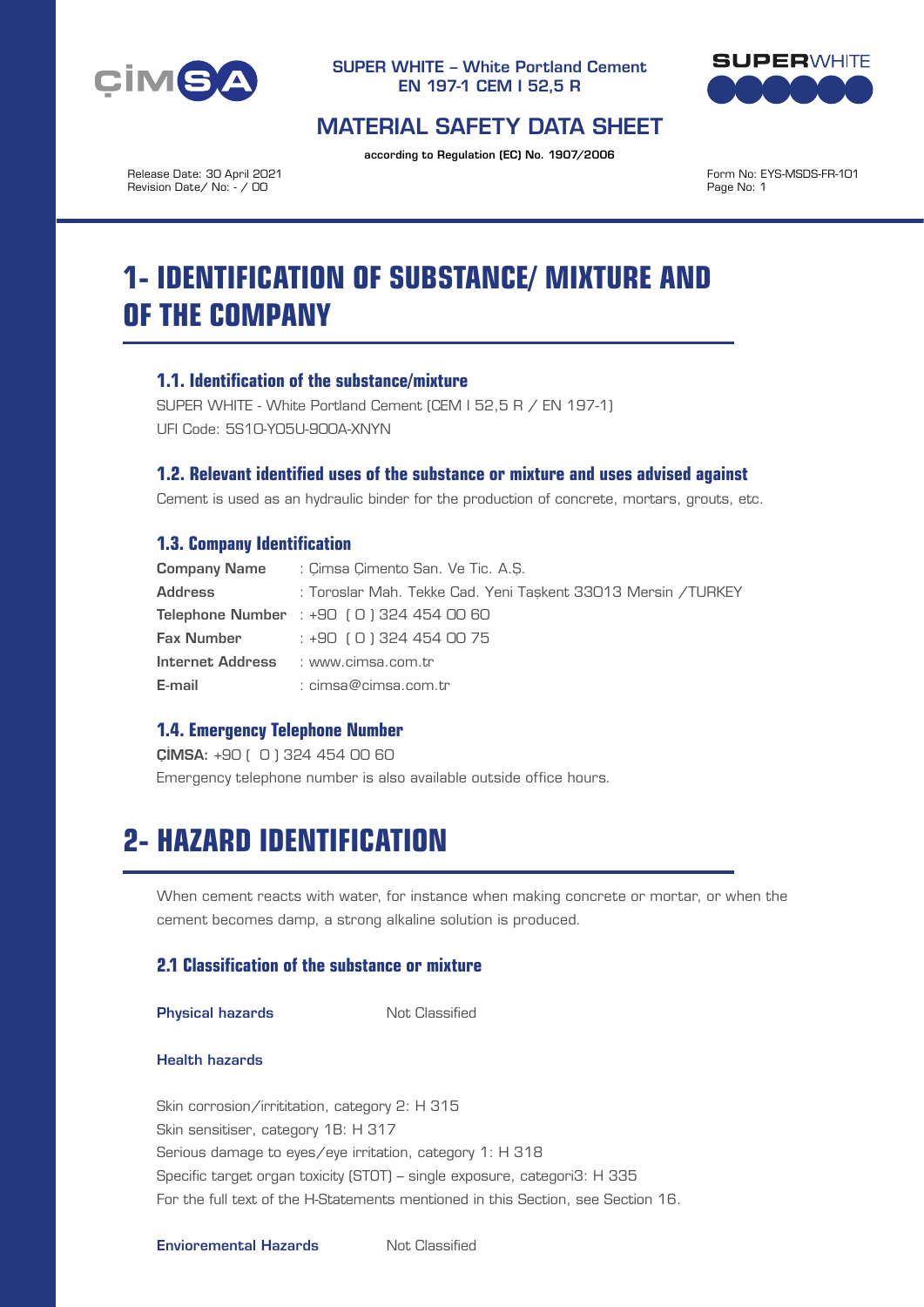



## MATERIAL SAFETY DATA SHEET

according to Regulation (EC) No. 1907/2006

Release Date: 30 April 2021 Revision Date/ No: - / 00

Form No: EYS-MSDS-FR-101 Page No: 2

## **2.2 Label Elements Pictogram**



Signal Word: Danger

#### Hazard Statements

- H 315 (Causes skin irritation)
- H 317 (May cause an allergic skin reaction)
- H 318 (Causes serious eye damage)
- H 335 (May cause respiratory irritation)

#### Precautionary Statements

- P 264: Wash contact areas thoroughly after handling.
- P 280: Wear protective gloves/protective clothing/eye protection/face protection.
- P 261: Avoid breathing dust/fume/gas/mist/vapours/ spray.
- P 272: Contaminated work clothing should not be allowed out of the workplace.
- P 271: Use only outdoors or in a well-ventilated area.

#### **Response**

P302+P352: If on skin: Wash with plenty of water

P321: Specific treatment (see first aid measures)

P 332+P313: If skin irritation occurs: Get medical advice/attention.

P362+364: Take off contaminated clothing. And wash it before reuse.

P333 +313: If skin irritation or rash occurs: Get medical advice/attention.

P305+P351+P338: If in eyes: Rinse cautiously with water for several minutes. Remove contact lenses, if present and easy to do. Continue rinsing.

P 337+P313: If eye irritation persists: Get medical advice/attention.

P304+P340: If inhaled: Remove person to fresh air and keep comfortable for breathing.

P312: Call a POISON CENTER / doctor - If you feel unwell

#### **Storage**

P403+P233: Store in a well-ventilated place. Keep container tightly closed.

P405 – Store locked up.

#### **Disposal**

P501 – Dispose of contents/container to appropriate waste collection point according to the current regulations.

## **2.3 Others hazards**

Cement is either naturally low in soluble chromium VI or reducing agents have been added to control the levels of sensitising soluble chromium (VI) to below 2mg/kg (0.0002%) of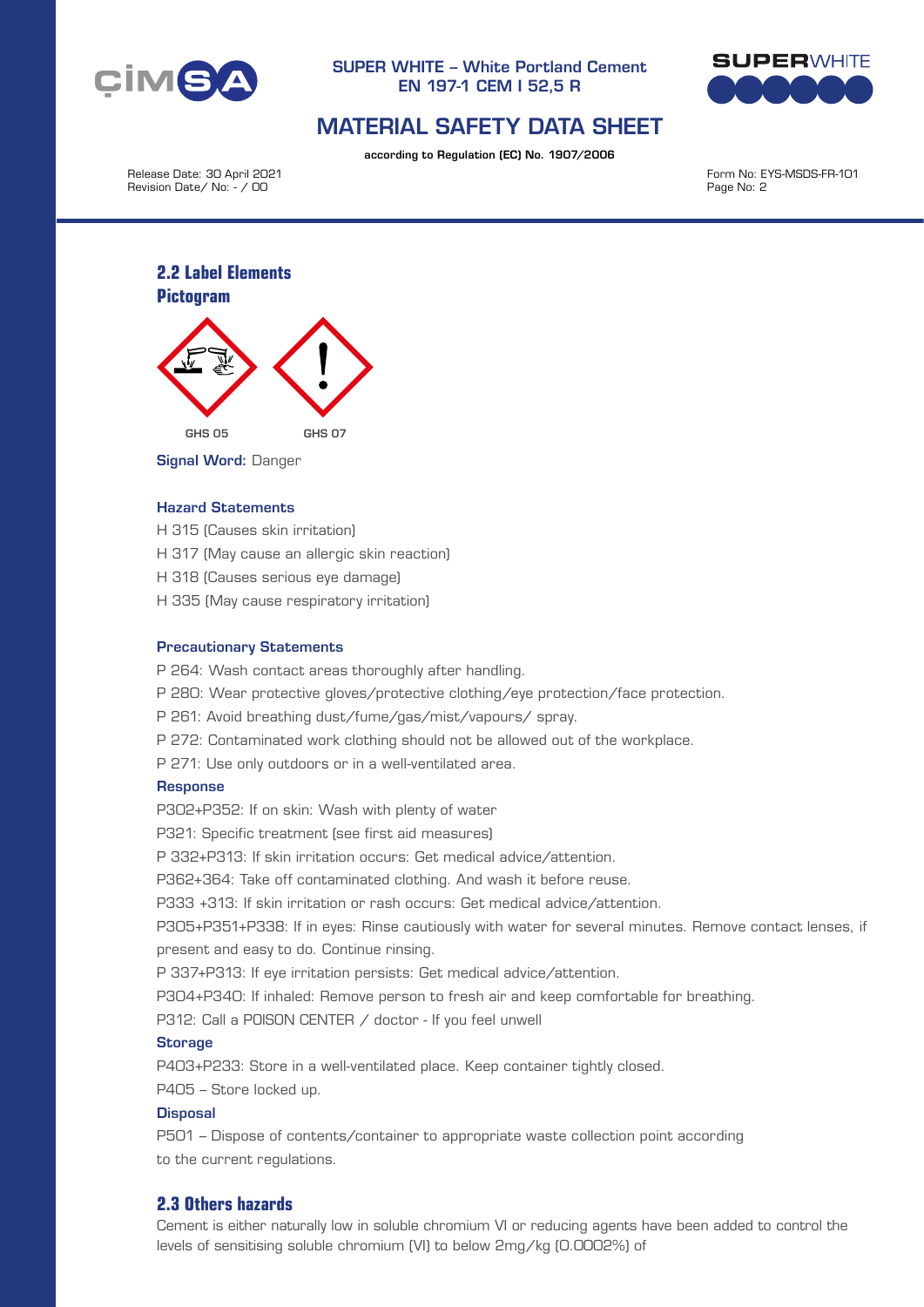



## MATERIAL SAFETY DATA SHEET

according to Regulation (EC) No. 1907/2006

Release Date: 30 April 2021 Revision Date/ No: - / 00

Form No: EYS-MSDS-FR-101 Page No: 3

the total dry weight of the cement ready for use according to legislation specified under Section 15. Supplemental information:

Skin contact with wet cement, fresh concrete or mortar may cause irritation, dermatitis or burns. May cause damage to products made of aluminium or other non-noble metals.

# **3- COMPOSITION/INFORMATION ON INGREDIENTS**

### **3.1. Substances:** Not applicable.

**3.2. Mixtures:** Cement according to the EN 197-1:2011 (CEM I 52,5 R);

Substances which present a health or environmental hazard:

| Substance                       | CAS No     | EC No     | Concentration [%] | <b>Hazard Class</b>                                                                                 | Hazard<br>statements            |
|---------------------------------|------------|-----------|-------------------|-----------------------------------------------------------------------------------------------------|---------------------------------|
| Portland<br>Cement<br>(clinker) | 65997-15-1 | 266-043-4 | 95-100            | Skin corr./ irr. cat.2<br>*Skinsensi, cat.1B<br>*Serious damage eye<br>irr. cat 1<br>*STOT-SE cat.3 | H 315<br>H 317<br>H 318<br>H335 |
| Limestone                       | 1317-65-3  | 215-279-6 | 0-5               | Not classified                                                                                      |                                 |
| Gypsum                          | 13397-24-5 | 603-783-2 | $3-5$             | Not classified                                                                                      |                                 |

CE Number of White Cement: 2404 – CPR – 0026

# **4- FIRST AID MEASURES**

## **4.1 Description of first aid measures**

#### General notes

No personal protective equipment is needed for first aid responders. First aid workers should avoid contact with wet cement or wet cement containing mixtures.

#### After significant accidental inhalation

Move person to fresh air. Dust in throat and nasal passages should clear spontaneously. Contact a physician if irritation persists or later develops or if discomfort, coughing or other symptoms persist.

#### After contact with eyes

Don't rub eye as additional cornea damage is possible as a result of mechanical stress. Remove any contact lenses and open the eyelid(s) widely to flush eye(s) immediately by thoroughly rinsing with plenty of clean water for at least 20 minutes to remove all particles. If possible, use isotonic water (0,9 % NaCl). Contact a specialist of occupational medicine or an eye specialist.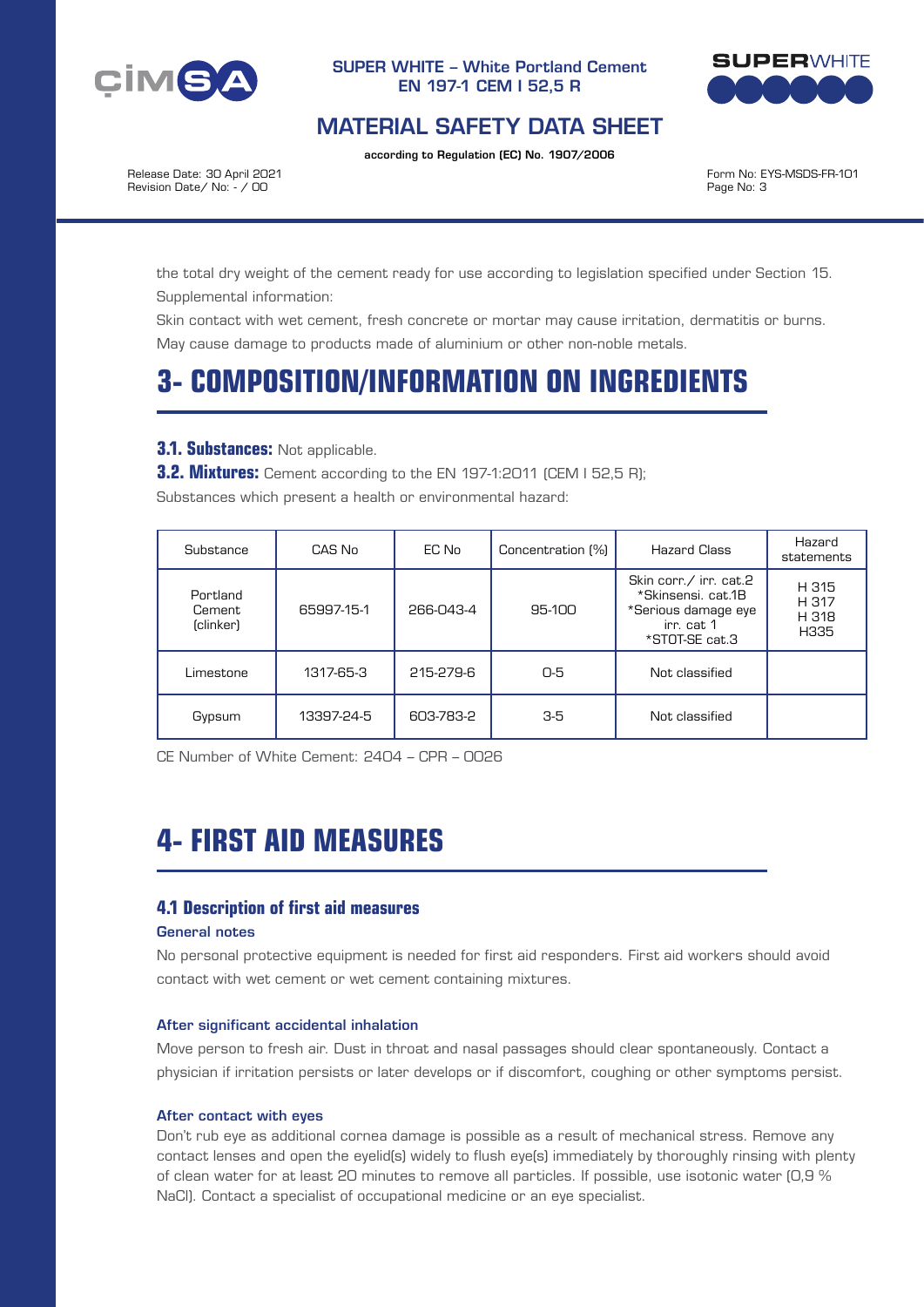



## MATERIAL SAFETY DATA SHEET

according to Regulation (EC) No. 1907/2006

Release Date: 30 April 2021 Revision Date/ No: - / 00

Form No: EYS-MSDS-FR-101 Page No: 4

#### After skin contact

For dry cement, remove and rinse abundantly with water. For wet cement, wash skin with water. Remove contaminated clothing, footwear, watches, etc. and clean thoroughly before re-using them. Seek medical treatment in all cases of irritation or burns.

#### After significant accidental ingestion

Do not induce vomitting. If person is conscious, wash out mouth with water and give plenty of water to drink. Get immediate medical attention or contact the anti poison center.

#### **4.2. Most important symptoms and effects, both acute and delayed**

Eyes: Eye contact with cement (dry or wet) may cause serious and potentially irreversible injuries.

Skin: Cement may have an irritating effect on moist skin (due to sweat or humidity) after prolonged contact or may cause contact dermatitis after repeated contact. Prolonged skin contact with wet cement or wet concrete may cause serious burns because they develop without pain being felt (for example when kneeling in wet concrete even when wearing trousers). For more details see Reference (1).

Inhalation: Repeated inhalation of dust of cements over a long period of time increases the risk of developing lung diseases.

Environment: Under normal use, cement is not hazardous to the environment.

## **4.3. Indication of any immediate medical attention and special treatment needed**

When contacting a physician, take this SDS with you.

# **5- FIREFIGHTING MEASURES**

Portland cement is not a flammable and explosive mixture.

#### **5.1 Extinguishing media**

All fire fighting methods are suitable.

### **5.2 Special hazards arising from the substance or mixture**

Cements are non-combustible and non-explosive and will not facilitate nor support combustion of other materials.

#### **5.3 Advise for fire-fighters**

Cement poses no fire-related hazards. No need for specialist protective equipment for fire fighters. All equipment used for fire fighting is valid.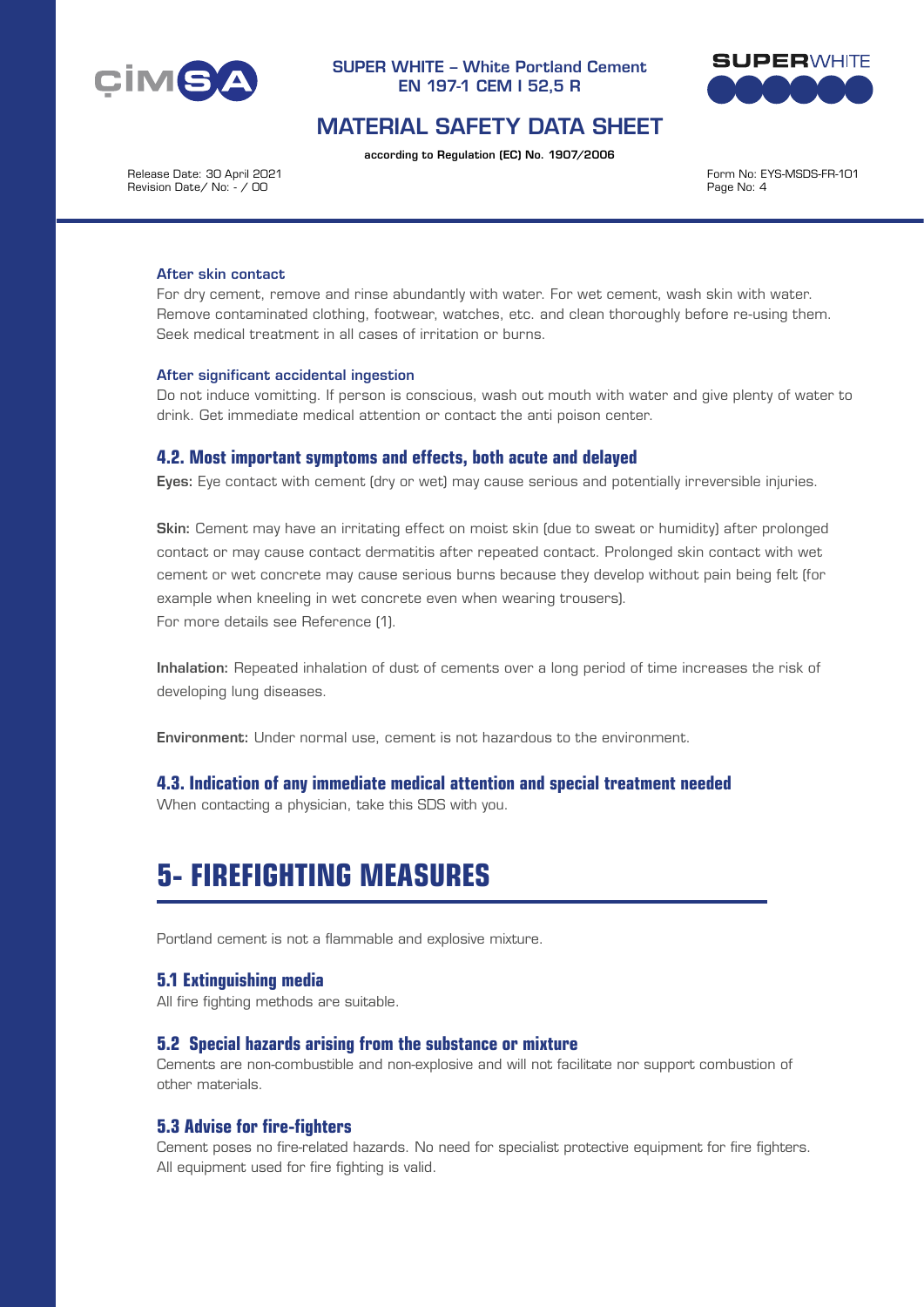



## MATERIAL SAFETY DATA SHEET

according to Regulation (EC) No. 1907/2006

Release Date: 30 April 2021 Revision Date/ No: - / 00

Form No: EYS-MSDS-FR-101 Page No: 5

# **6- ACCIDENTAL RELEASE MEASURES**

## **6.1 Personal precautions, protective equipment and emergency procedures**

#### 6.1.1 For non-emergency personnel

Wear protective equipment as described under heading 8 and follow the advice for safe handling and use given under heading 7.

#### 6.1.2 For emergency responders

Emergency procedures are not required. However, respiratory protection is needed in situations with high dust levels.

## **6.2 Environment precautions**

Do not wash cement down sewage and drainage systems or into bodies of water (e.g. streams).

## **6.3 Methods and material for containment and cleaning up**

Recover the spillage in a dry state if possible.

#### Dry cement:

Use dry cleanup methods that do not cause airborne dispersion, e.g. :

- Vacuum cleaner (Industrial portable units, equipped with high efficiency particulate filters (HEPA fitler) or equivalent technique).
- Wipe-up the dust by mopping, wet brushing or by using water sprays or hoses (fine mist to avoid that the dust becomes airborn) and remove slurry.

If not possible, remove by slurrying with water (see wet cement).

When wet cleaning or vacuum cleaning is not possible and only dry cleaning with brushes can be done, ensure that the workers wear the appropriate personal protective equipment and prevent dust from spreading.

Avoid inhalation of cement and contact with skin. Place spilled materials into a container. Solidify before disposal as described under heading 13.

#### Wet cement:

Clean up wet cement and place in a container. Allow material to dry and solidify before disposal as described in heading 13.

## **6.4. Reference to other sections**

See sections 8 and 13 for more details.

# **7- HANDLING AND STORAGE**

Do not handle or store near food and beverages or smoking materials.

## **7.1 Precautions for safe handling**

Follow the recommendations as given under heading 8.

Avoid dust development:

- For (bagged) cement used in open-ended mixers: first add the water and then carefully add cement. Keep the height of fall low. Start the mixing smoothly. Do not compress empty bags, except when contained in another clean bag.
- To clean up dry cement See heading 6.3

Carrying cement bags may cause sprains and strains to the back, arms, shoulders and legs. Handle with care and use appropriate control measures.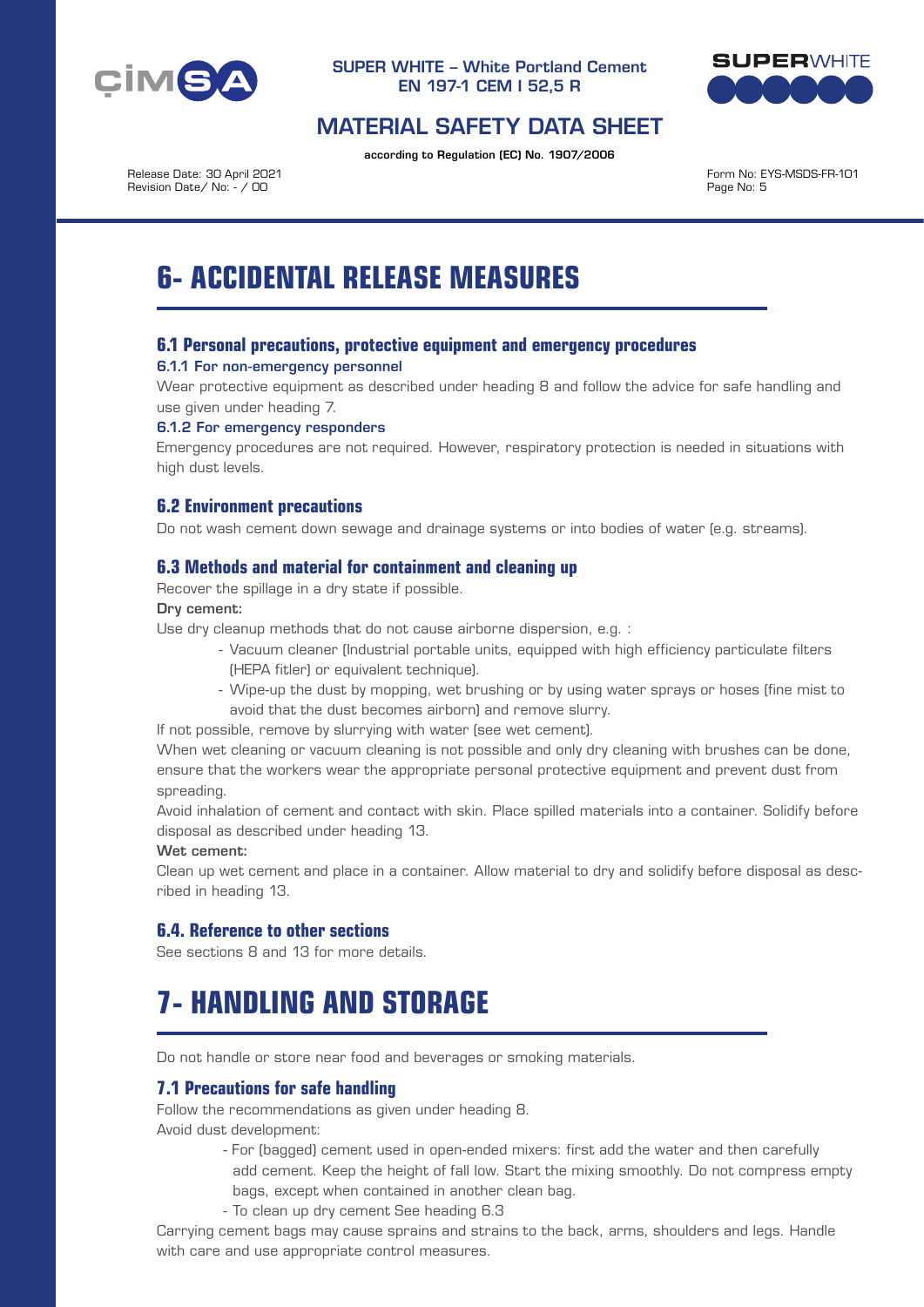



## MATERIAL SAFETY DATA SHEET

according to Regulation (EC) No. 1907/2006

Release Date: 30 April 2021 Revision Date/ No: - / 00

Form No: EYS-MSDS-FR-101 Page No: 6

## **7.2 Conditions for safe storage**

Bulk cement should be stored in silos that are waterproof, dry (internal condensation minimised), clean and protected from contamination.

To prevent burial or suffocation, do not enter a confined space, such as a silo, bin, bulk truck, or other storage container or vessel that stores or contains cement without taking the proper security measures. Cement can build-up or adhere to the walls of a confined space. The cement can release, collapse or fall unexpectedly.

Packed products should be stored in unopened bags clear of the ground in cool, dry conditions and protected from excessive draught in order to avoid degradation of quality. Bags should be stacked in a stable manner.

## **7.3 Specific end use(s)**

According to the Cr (VI) regulations; In cement treated with reducing agent, the reducing agent activity decreases over time.

Therefore; Cement bag and / or delivery documents shall contain information according to EN 197-10 during the period of time (shelf life) when the reducing agent will continue to maintain the soluble Cr (VI) level below the 0.0002% limit limit. Appropriate storage conditions should be taken to maintain the effectiveness of the reducing agent.

# **8- EXPOSURE CONTROLS/PERSONAL PROTECTION**

## **8.1 Control parameters**

Use local exhaust or general dilution ventilation or other suppression methods to maintain dust levels below exposure limits.

## **8.2 Exposure Controls**

#### 8.2.1 Appropriate engineering controls

Measures to reduce generation of dust and to avoid dust propagating in the environment such as dedusting, exhaust ventilation and dry clean-up methods which do not cause airborne dispersion.

#### 8.2.2 Occupational exposure controls

General: During work avoid kneeling in fresh mortar or concrete wherever possible. If kneeling is absolutely necessary then appropriate waterproof personal protective equipment must be worn. Do not eat, drink or smoke when working with cement to avoid contact with skin or mouth. Immediately after working with cement or cement- containing materials, workers should wash or shower or use skin moisturisers. Remove contaminated clothing, footwear, watches, etc. And clean thoroughly before re-using them.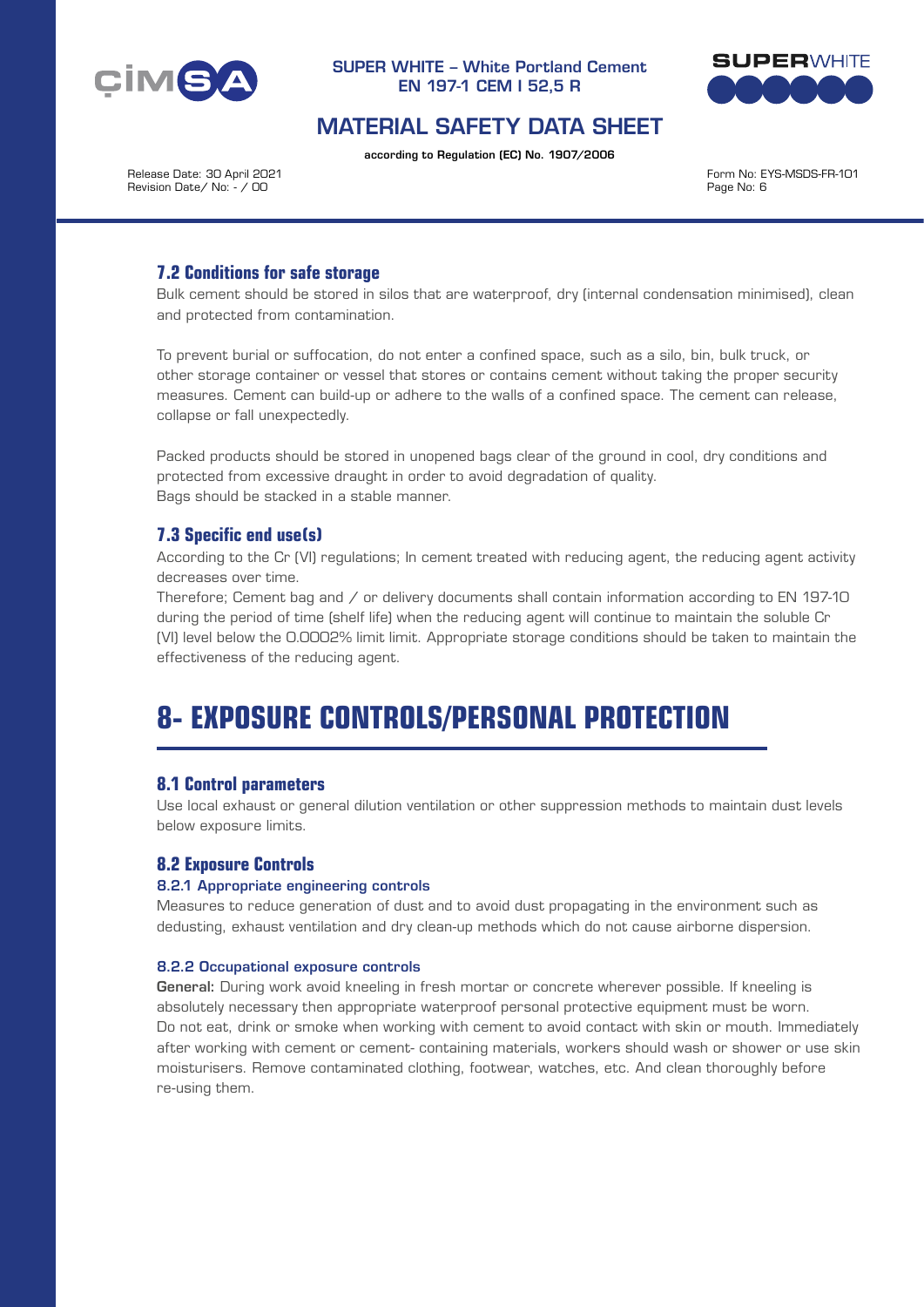



## MATERIAL SAFETY DATA SHEET

according to Regulation (EC) No. 1907/2006

Release Date: 30 April 2021 Revision Date/ No: - / 00

Form No: EYS-MSDS-FR-101 Page No: 7

Respiratory Protection: When a person is exposed to dust levels above exposure limits, use appropriate respiratory protection. It should be adapted to the dust level and conform to the relevant EN standart.Avoid creating airbone dust conditons. Local exhaust ventillation is preferred since it prevents release of contaminants in to the work area by controlling it at the source. If local or general ventillation is not adequate to control dust levels below exposure limits, use OES approved respirators.



Eye Protection: Wear approved glasses or safety goggles according to EN 166 when handling dry or wet cement to prevent contact with eyes.



Skin Protection: Use impervious, abrasion and alkali resistant gloves ( made of low soluble Cr(VI) containing material) internally lined with cotton, boots, closed long- sleeved protective clothing as well as skin care products (including barrier creams) to protect the skin from prolonged contact with wet cement. Particular care should be taken to ensure that wet cement does not enter the boots. In some circumstances, such as when laying concrete or screed, waterproof trousers or kneepads are necessary.



Thermal hazards Not applicable.

## **8.2.3 Enviromental exposure controls**

Air: Environmental exposure control for the emission of cement particles into air has to be in accordance with the available technology and regulations for the emission of general dust particles.

Water: Do not wash cement into sewage systems or into bodies of water, to avoid high pH. Above pH 9 negative ecotoxicological impacts are possible.

Soil and terrestrial environment: No special emission control measures are necessary for the exposure to the terrestrial environment.

# **9- PHYSICAL AND CHEMICAL PROPERTIES**

## **9.1 Information on Basic Physical and Chemical Properties**

(a) Appearance: Dry cement is a finely ground solid inorganic material (white powder). Main particle size: 5-45 μm

- (b) Odour: Odourless
- (c) Odour threshold: Odourless
- (d) pH:  $(T = 20^{\circ}C$  in water, water-solid ratio 1:2): 11-13.5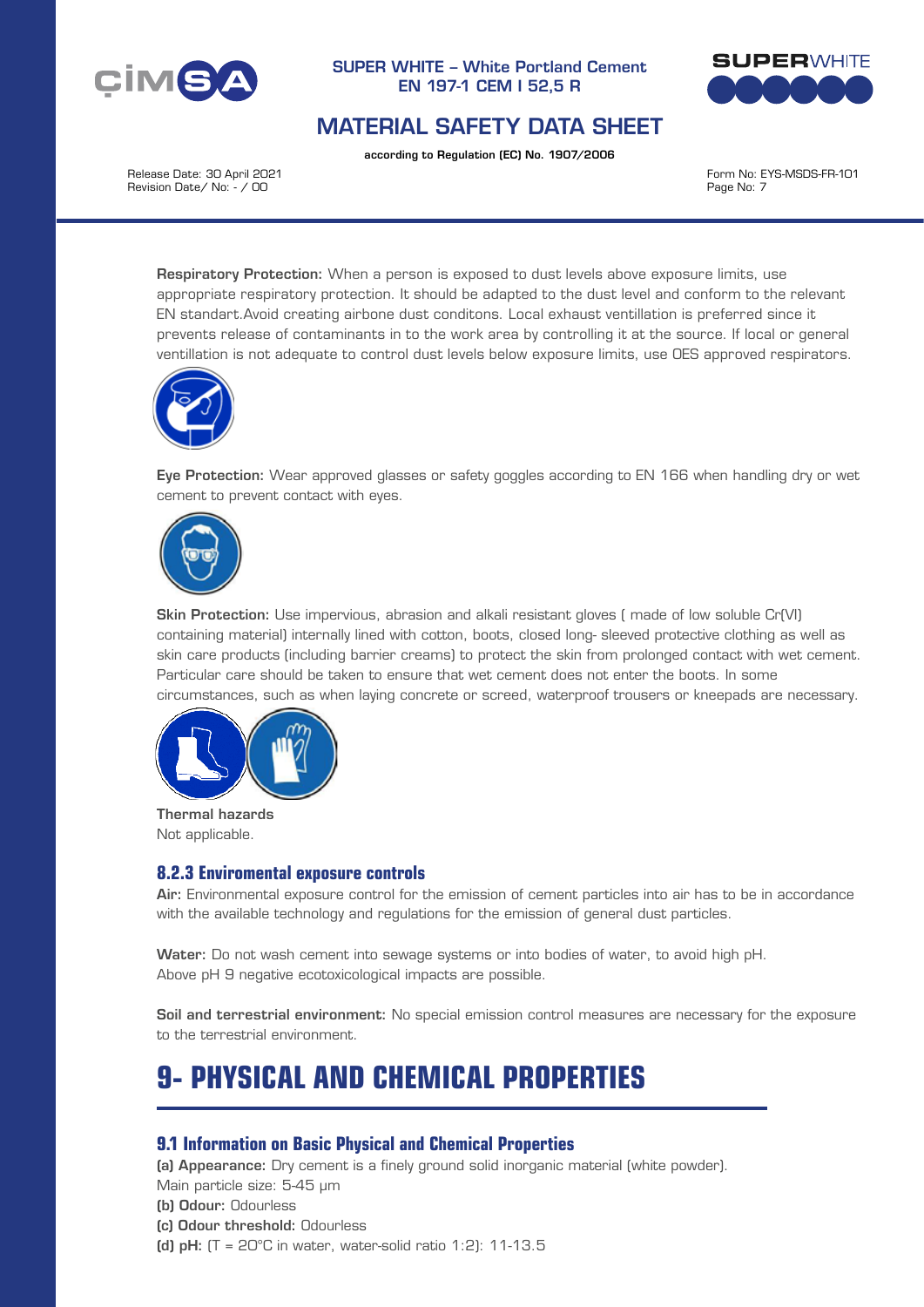



## MATERIAL SAFETY DATA SHEET

according to Regulation (EC) No. 1907/2006

Release Date: 30 April 2021 Revision Date/ No: - / 00

Form No: EYS-MSDS-FR-101 Page No: 8

(e) Melting point:  $> 1250$  °C

- (f) Initial boiling point and boiling range: Not applicable
- (g) Flash point: Not applicable as is not a liquid
- (h) Evaporation rate: Not applicable as is not a liquid
- (i) Flammability (solid, gas): Not applicable
- (j) Upper/lower flammability or explosive limits: Not applicable as is not a flammable gas
- (k) Vapour pressure: Not applicable as melting point > 1250 °C
- (l) Vapour density: Not applicable as melting point > 1250 °C
- (m) Relative density: 2.75-3.20; Apparent density: 0.9-1.5 g/cm<sup>3</sup>
- (n) Solubility(ies) in water  $(T = 20 \degree C)$ : slight  $(0.1 1.5 \degree G)$
- (o) Partition coefficient: n-octanol/water: Not applicable as is inorganic mixture
- (p) Auto-ignition temperature: Not applicable
- (q) Decomposition temperature: Not applicable as no organic peroxide present
- (r) Viscosity: Not applicable as not a liquid
- (s) Explosive properties: Not applicable. Not explosive or pyrotechnic.

Not capable of a self-sustaining exothermic chemical reaction.

(t) Oxidising properties: Not applicable as does not cause or contribute to the combustion of other materials

## **9.2. Other information**

Not applicable.

# **10- STABILITY AND REACTIVITY**

## **10.1 Reactivity**

When mixed with water, cements will harden into a stable mass that is not reactive in normal environments.

## **10.2 Chemical stability**

Dry cements are stable as long as they are stored properly (see Heading 7) and compatible with most other building materials. When mixed with water, cements will harden into a stable massthat is not reactive to normal enviroments.

#### **10.3 Possibility of hazardous reactions**

Cements dont cause hazardous reactions.

## **10.4 Conditions to avoid**

Humidity during storage may cause lump formation and loss of producty quality.

## **10.5 Incompatible materials**

Uncontrolled use of aluminium powder in wet cement should be avoided as hydrogen is produced.

#### **10.6 Hazardous decomposition products**

Cements will not decompose into other hazardous products and do not polymerise.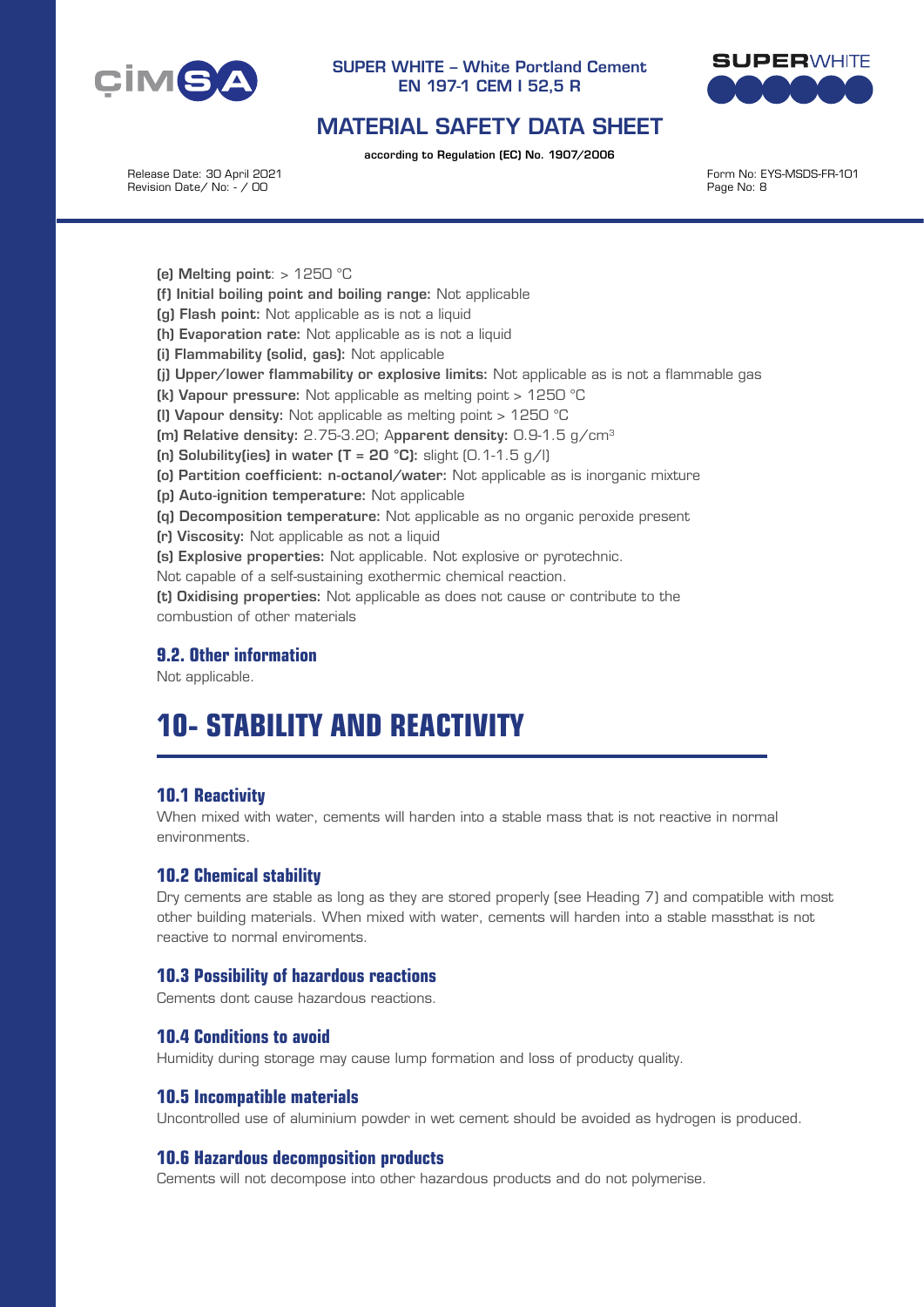



## MATERIAL SAFETY DATA SHEET

according to Regulation (EC) No. 1907/2006

Release Date: 30 April 2021 Revision Date/ No: - / 00

Form No: EYS-MSDS-FR-101 Page No: 9

# **11- TOXICOLOGICAL INFORMATION**

## **11.1 Information on toxicological effects**

a) Acute Toxicity: Not applicable.

b) Skin corrosion / irritation: Dry cement in contact with wet skin or exposure to moist or wet cement may cause thickening, cracking or fissuring of the skin. Prolonged contact in combination with abrasion can cause severe burns.

c) Eye Damage/ irritation: Direct contact with cement may cause corneal damage by mechanical stress, immediate or delayed irritation or inflammation. Direct contact by larger amounts of dry cement or splashes of wet cement may cause effects ranging from moderate eye irritation (e.g. conjunctivitis or blepharitis) to chemical burns and blindness.

d) Respiratory / skin sensitisation: Cement may irritate the throat and respiratory tract. Coughing, sneezing, and shortness of breath may ocur following exposures in excess of occupational exposure limits. Chronic exposure to respirable dust in excess of occupational exposure limits may cause coughing, shortness of breath and may cause chronic obstructive lung disease (COPD). Some individuals may exhibit eczema upon exposure to wet cement, caused either by the high pH which induces irritant contact dermatitis, or by an immunological reaction to soluble Cr (VI) which elicits allergic contact dermatitis [Reference (4)]. The response may appear in a variety of forms ranging from a mild rash to severe dermatitis and is a combination of those two mechanisms. An exact diagnosis is often difficult to assess. If the cement contains a soluble Cr (VI) reducing agent and as long as the mentioned period of effectiveness of the chromate reduction is not exceeded, a sensitising effect is not expected [Reference (3)].

Swallowing large quantities may cause irritation to the gastrointestinal tract.

e) Mutagenicity: Not applicable.

f) Carcinogenicity: Not applicable.

g) Toxic for reproduction: Not applicable.

h) SpeciSc target organ toxicity (single exposure): Inhaling cement dust may aggravate existing respiratory system disease(s) and/or medical conditions such as emphysema or asthma and/or existing skin and/or eye conditions.

i) SpeciSc target organ toxicity (repeated exposure): Not applicable.

j) Aspiration hazard: Not applicable.

# **12- ECOLOGICAL INFORMATION**

## **12.1 Toxicity**

The product is not expected to be hazardous to the environment (LC50 aquatic toxicity not determined). The addition of large amounts of cement to water may, however, cause a rise in pH and may, therefore, be toxic to aquatic life under certain circumstances.

## **12.2 Persistence and degradability**

Not applicable.After hardening, cement presents no toxicity risks.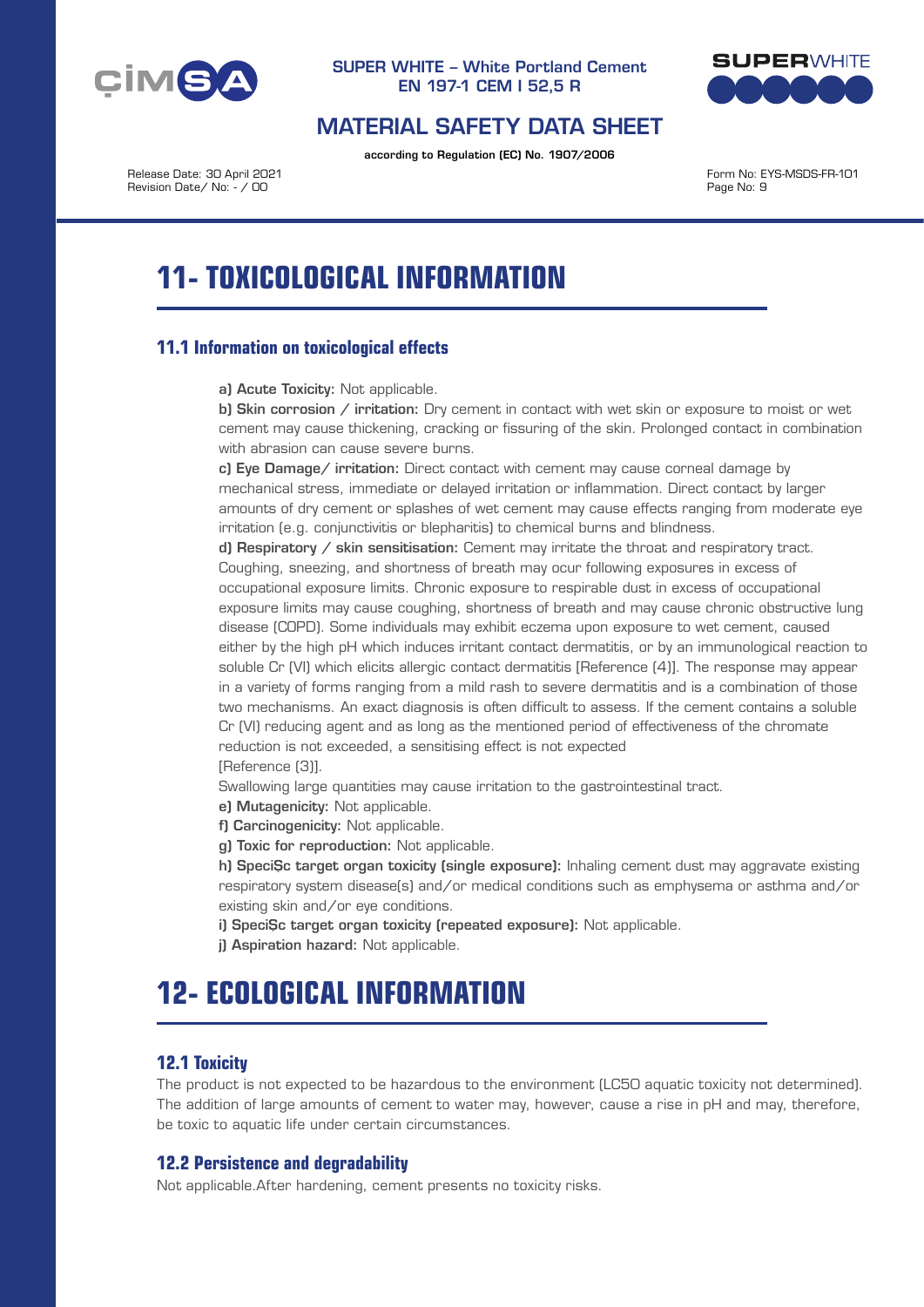



## MATERIAL SAFETY DATA SHEET

according to Regulation (EC) No. 1907/2006

Release Date: 30 April 2021 Revision Date/ No: - / 00

Form No: EYS-MSDS-FR-101 Page No: 10

## **12.3 Bioaccumulative potential**

Not applicable.After hardening, cement presents no toxicity risks.

## **12.4 Mobility in soil**

Not applicable. After hardening, cement presents no toxicity risks.

## **12.5 Results of PBT and vPvB assessment**

Not applicable as cement is an inorganic material. After hardening, cement presents no toxicity risks.

## **12.6 Other adverse effects**

Not applicable.

# **13- DISPOSAL CONSIDERATIONS**

## **13.1 Waste treatment methods**

Do not dispose of into sewage systems or surface waters.

#### Product-Cement that has exceeded its shelf life

EWC entry: 10 13 99 (wastes not otherwise specified) (and when demonstrated that it contains more than 0.0002% soluble Cr(VI)): Shall not be used/sold other than for use in controlled closed and totally automated processes or should be recycled or disposed of according to local legislation or treated again with a reducing agent.

#### Product-unused residue or dry spillage

EWC entry: 10 13 06 (Other particulates and dust) Pick up dry. Mark the containers. Possibly reuse depending upon shelf life considerations and the requirement to avoid dust exposure. In case of disposal, harden with water and dispose according to "Product-after addition of water, hardened" .

#### Product-slurries

Allow to harden, avoid entry in sewage and drainage systems or into bodies of water (e.g. streams) and dispose of as indicated in "Product-after addition of water, hardened" .

#### Product-after addition of water, hardened

Dispose of according to the local legislation. Avoid entry into the sewage water system. Dispose of the hardened product as concrete waste. Due to the inertisation, concrete waste is not a dangerous waste. EWC entries: 10 13 14 (waste from manufacturing of cement- waste concrete or concrete sludge) or 17 01 01 (construction and demolition wastes-concrete).

#### **Packaging**

Completely empty the packaging and process it according to local legislation. EWC entries: 15 01 01(waste paper and cardboard packaging).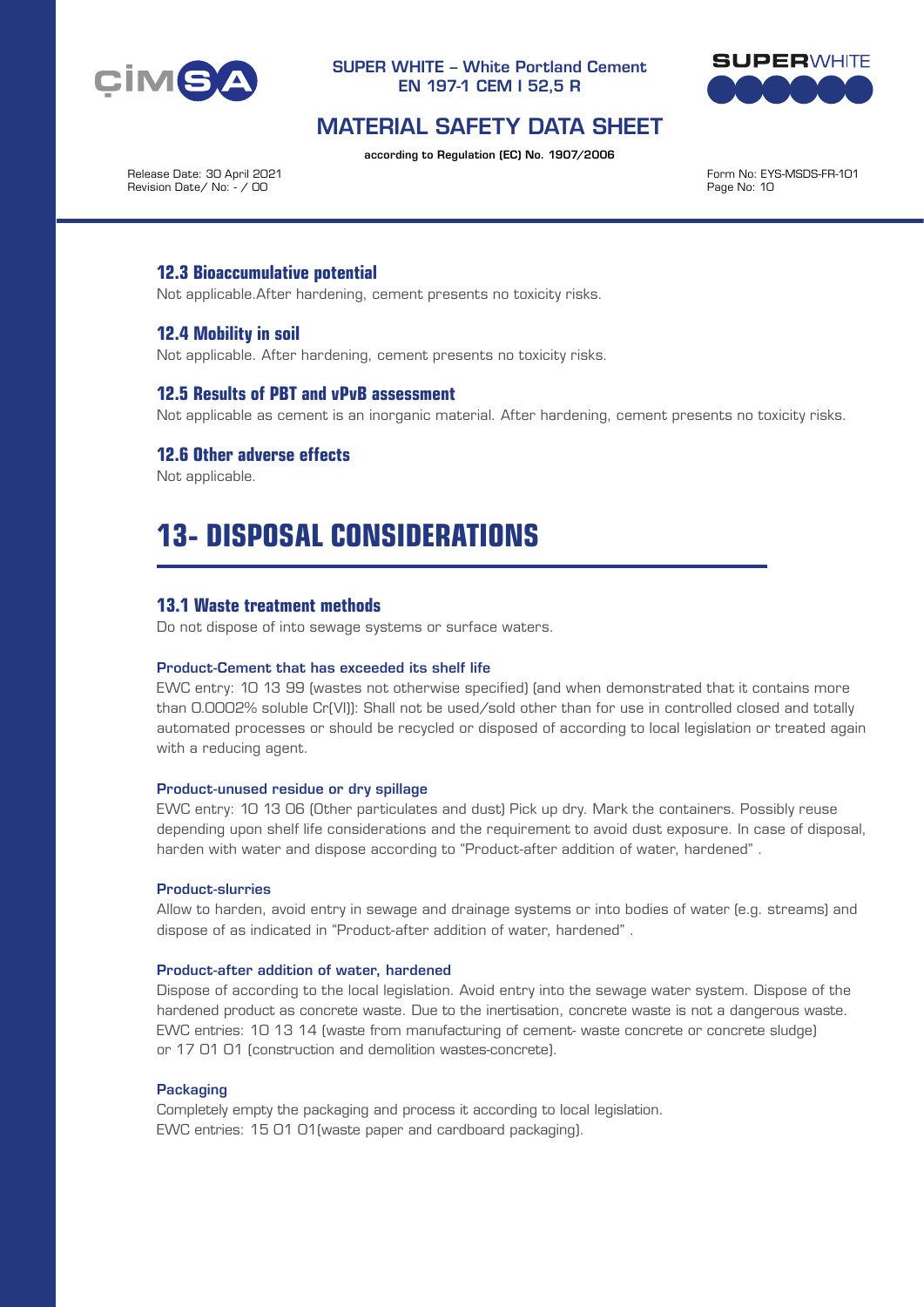



## MATERIAL SAFETY DATA SHEET

according to Regulation (EC) No. 1907/2006

Release Date: 30 April 2021 Revision Date/ No: - / 00

Form No: EYS-MSDS-FR-101 Page No: 11

# **14- TRANSPORT INFORMATION**

Cement is not covered by the international regulation on the transport of dangerous goods (IMDG, IATA, ADR/RID), therefore no classification is required.

No special precautions are needed apart from those mentioned under Heading 8.

**14.1. UN number**

Not relevant

**14.2. UN proper shipping name** Not relevant

**14.3. Transport hazard class(es)**

Not relevant

**14.4. Packing group** Not relevant

**14.5. Environmental hazards** Not relevant

**14.6. Special precautions for user**

Not relevant

## **14.7. Transport in bulk according to Annex II of MARPOL73/78 and the IBC Code**

Not relevant

# **15- REGULATORY INFORMATION**

## **15.1 Safety, health and environmental regulations/legislation specific for the substance or mixture**

Regulation (EC) No 1272/2008 of the European Parliament and of the Council of 16 December 2008 on classification, labelling and packaging of substances and mixtures (as amended). Regulation (EC) No 1907/2006 of the European Parliament and of the Council of 18 December 2006 concerning the Registration, Evaluation, Authorisation and Restriction of Chemicals (REACH) (as amended).

#### The marketing and use of cement is subject to a restriction on the content of soluble Cr (VI):

The restriction on marketing and use of cement is subject to the requirements of REACH Annex XVII point 47.

#### REACH requirements:

Cement is a mixture according to REACH and is not subject to registration. Cement clinker is exempt from registration (Art 2.7 (b) and Annex V.10 of REACH). However, some substances in the mixture cement might require registration and an exposure scenarios. The necessary exposure scenarios will be added in the annex to this SDS as soon as these substances have been registered and the exposure scenarios have been received from the registrant.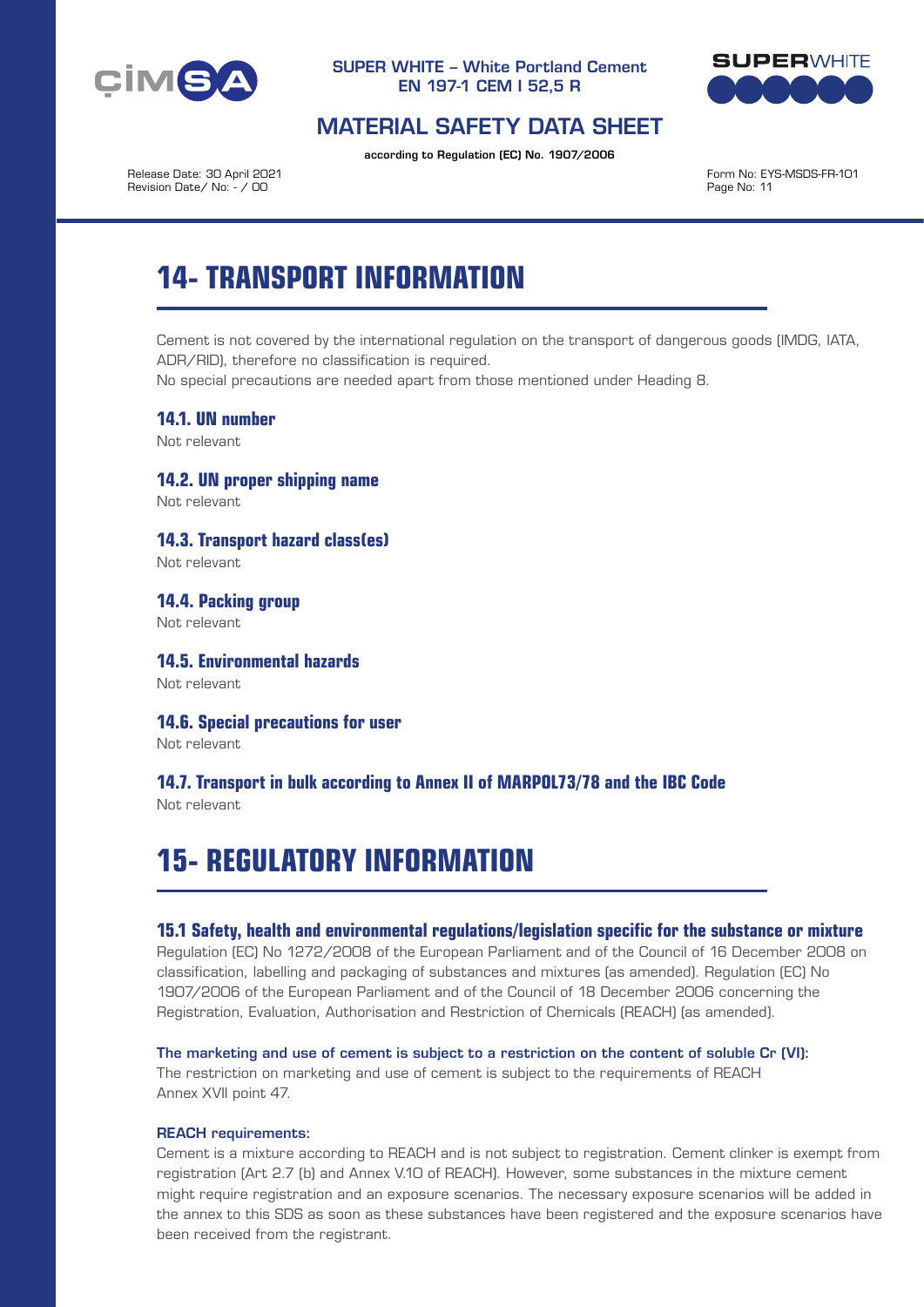



## MATERIAL SAFETY DATA SHEET

according to Regulation (EC) No. 1907/2006

Release Date: 30 April 2021 Revision Date/ No: - / 00

Form No: EYS-MSDS-FR-101 Page No: 12

## **15.2 Chemical Safety Assessment**

No chemical safety assessment has been carried out for this mixture by the supplier.

# **16- OTHER INFORMATION**

#### Hazard Statements

- H 315 (Causes skin irritation)
- H 317 (May cause an allergic skin reaction)
- H 318 (Causes serious eye damage)
- H 335 (May cause respiratory irritation)

#### Precautionary Statements

Prevention

P 264: Wash contact areas thoroughly after handling.

P 280: Wear protective gloves/protective clothing/eye protection/face protection.

P 261: Avoid breathing dust/fume/gas/mist/vapours/ spray.

- P 272: Contaminated work clothing should not be allowed out of the workplace.
- P 271: Use only outdoors or in a well-ventilated area.

#### Response

P302+P352: If on skin: Wash with plenty of water

P321: Specific treatment (see first aid measures)

P 332+P313: If skin irritation occurs: Get medical advice/attention.

P362+364: Take off contaminated clothing. And wash it before reuse.

P333 +313: If skin irritation or rash occurs: Get medical advice/attention.

P305+P351+P338: If in eyes: Rinse cautiously with water for several minutes. Remove contact lenses, if present and easy to do. Continue rinsing.

P 337+P313: If eye irritation persists: Get medical advice/attention.

P304+P340: If inhaled: Remove person to fresh air and keep comfortable for breathing.

P312: Call a POISON CENTER / doctor - If you feel unwell

#### Storage / Disposal

P403+P233: Store in a well-ventilated place. Keep container tightly closed.

P405 – Store locked up.

#### **Disposal**

P501 – Dispose of contents/container to appropriate waste collection point according to the current regulations.

## **Abbreviations:**

- IMDG : International Maritime Dangerous Goods
	- IATA : International Air transport Association
- ADR/RID : Agreement on the transport of dangerous goods by road/Regulations
	- on the international transport of dangerous goods by rail
	- LC50 : Lethal Concentration where 50% of the test animals dies.
- VPvB : Very persistent, very bio-accumulative
- PBT : Persistent, bio-accumulative and toxic
- EWC : European Waste Catalogue
	- REACH : Registration, Evaluation and Authorisation of Chemicals
- REACH : Registration, Evaluation and Authorisation of Chemicals